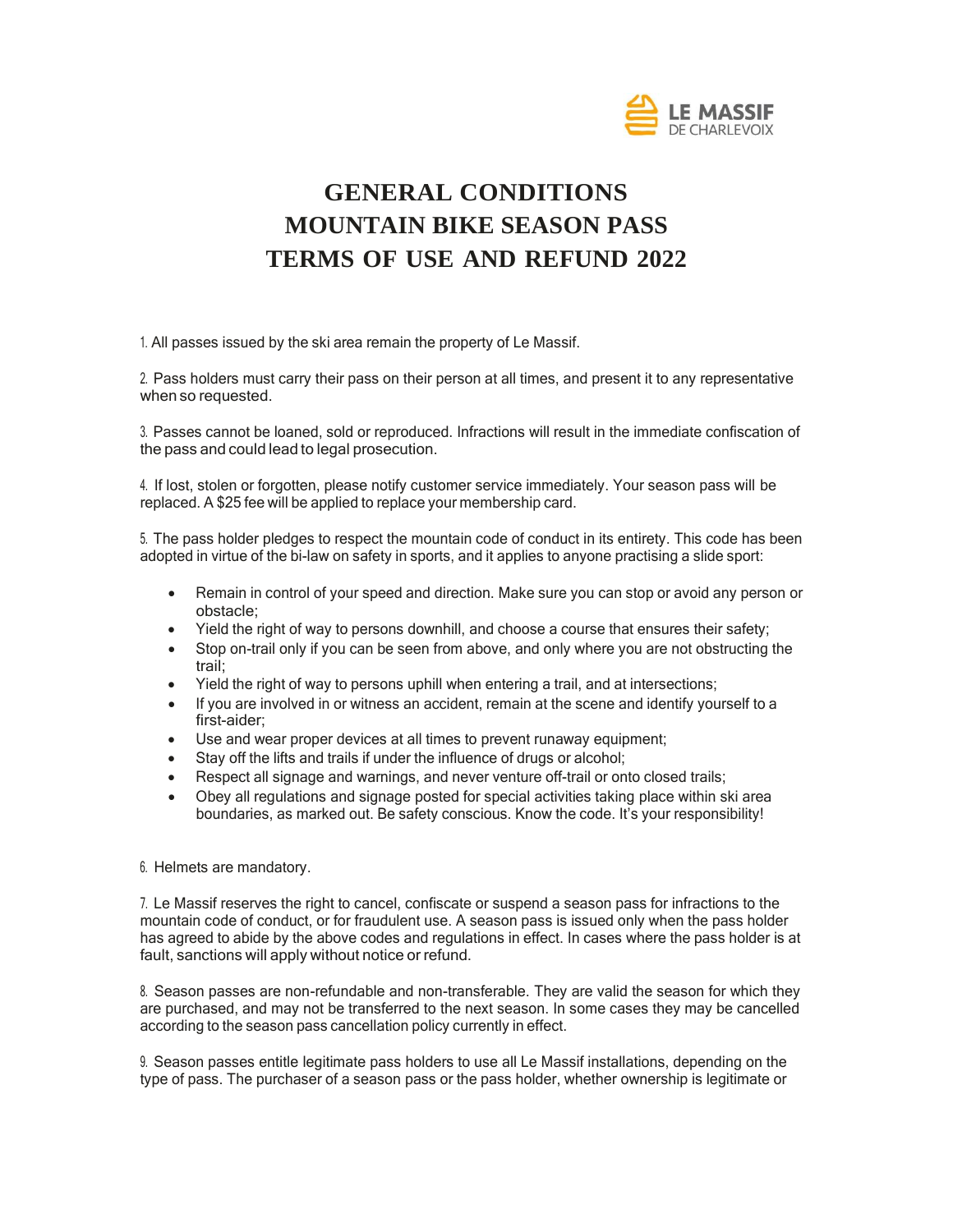

not, agrees to assume all risks and consequences arising from the acquisition, possession or use of the season pass.

Pass holders agree there are inherent risks and dangers to practicing a Slide sport, of which they are aware. Pass holders accept all risks of Personal injury and assume full responsibility for material damages resulting from the said risks and dangers. Among others, the following are included among the risks and dangers inherent to practicing a slide sport:

- Opening date and length of mountain bike season;
- Changing climatic conditions:
- Changes in steepness of the slope;
- Presence of natural obstacles/features and on-mountain conditions. All natural onmountain conditions including ditches, crevices and streams, rocks, earth, trees, tree regrowth, natural bushes and stumps, and any other natural obstacle;
- Changes to surface conditions;
- Collisions with other persons;
- Presence of towers, pylons, posts, poles and any other structure used by ski area operations, including collisions with any of these elements;
- Use of chairlifts;
- Presence on-trail of mobile grooming equipment, emergency vehicles and snowmaking equipment.

10. Pass holders agree to pay a minimum fee of \$250 for personal rescues conducted in off-trail sectors or on closed trails.

11. For family passes, the head of household agrees to:

- Inform every family member of the terms of use regarding season passes;
- Only pass holders 18 years+ may commit to this contract. Anyone under the age of 18 requires the signature of a parent or legal guardian.

By becoming pass holder at Le Massif ski area, the member agrees and shall comply with all of the above terms of use. I declare that I have read, understood and agreed to this contract at time of purchase.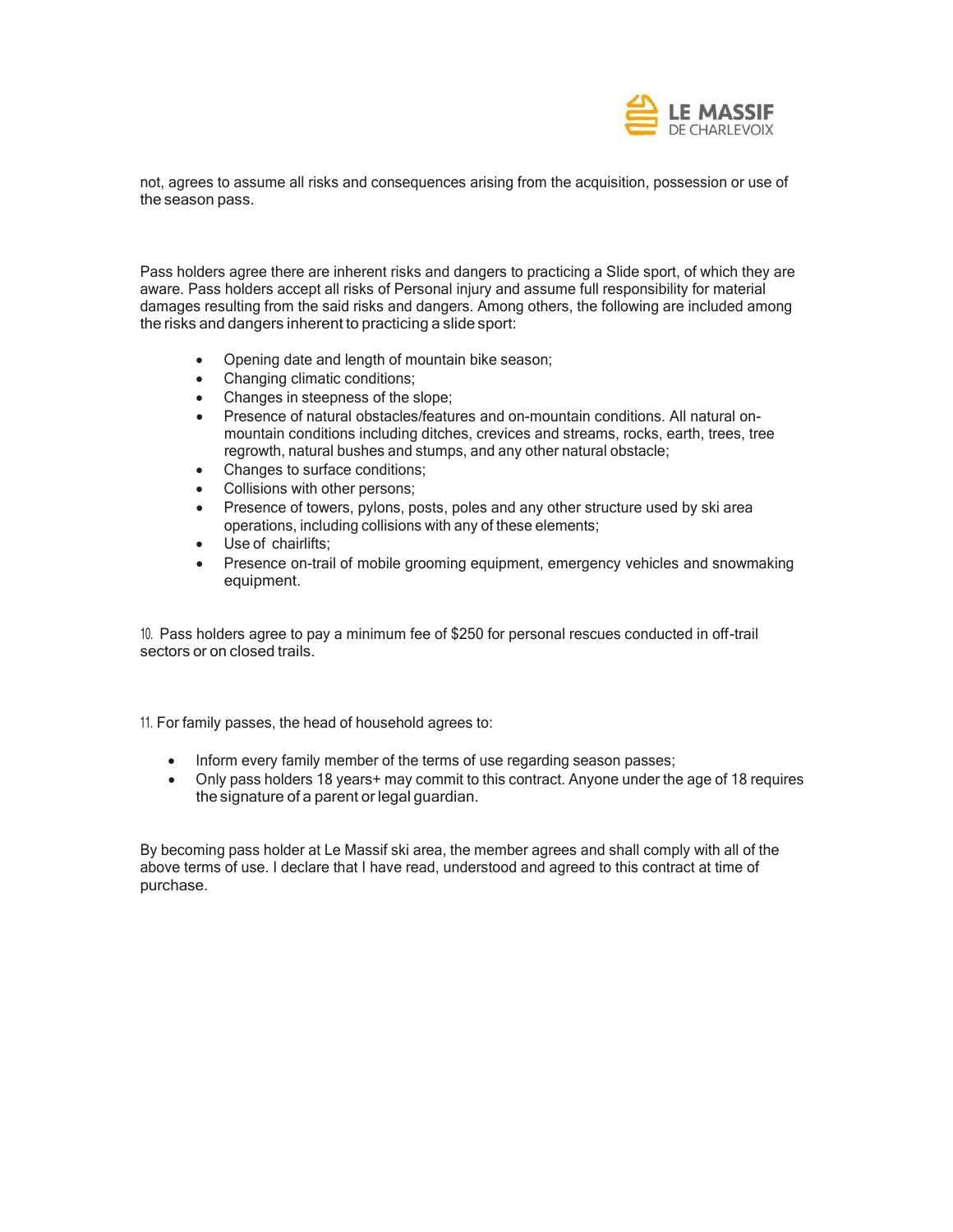

# REFUND POLICY (other than a judgment by decree)

The sale of a season pass is final, non-transferable and non-refundable

However, and in certain very specific situations, a total or partial refund may be granted in the form of a Massif Gift Card if all the conditions are met:

- 1. Illness or injury preventing the practice of mountain biking
	- 1.1. A medical certificate confirming such incapacity must be provided and contain the nature of the injury or illness, the date of commencement of the incapacity and the expected duration of the convalescence.
- 2. A professional transfer forcing the subscriber to move more than 200 km from the Massif resort
	- 2.1. A letter from the employer confirming the transfer and the date of entry into force of it must be provided

An administration fee of \$ 25 will apply before any reimbursement. In addition, a financial adjustment will apply if there is a change in the status of the family or couple membership

Before the opening of the summer resort:

- 1. If the cancellation is made before June 18
- 2. Reimbursement in the form of a Le Massif Gift Card.

During the summer season:

- 1. 50% of the purchase price of the equivalent portion of the mountain bike pass will be reimbursed if the subscriber is unable to use his or her pass from the 1st to the 30th day of operation of the station
- 2. 25% of the purchase price of the equivalent portion of the mountain bike pass will be reimbursed if the subscriber is unable to use the pass from the 31st to the 60th day of operation of the station
- 3. No refund of the purchase price of the equivalent portion of the mountain bike pass will be made if the subscriber cannot use the pass after the 61st day of operation of the station
- 4. 100% of the equivalent portion of the ski pass will be refunded if the cancellation occurs before the beginning of the winter season.
- 5. All fees are subject to applicable taxes.
- 6. No cash refunds

To make your request:

Notify guest services within 15 consecutive days of non-participation from one of the following options:

- By email at [administration@lemassif.com](mailto:administration@lemassif.com)
- By fax at 418-632-5205
- In person at the guest services
- By mail: Le Massif s.e.c. (Cancellation request) 1350, rue Principale, Petite Rivière Saint-François, Quebec, G0A 2L0. \* All cancellations are at the discretion and approval of Le Massif s.e.c. within 30 days of receipt of the request and the latter reserves the right to modify this policy at any time during the season.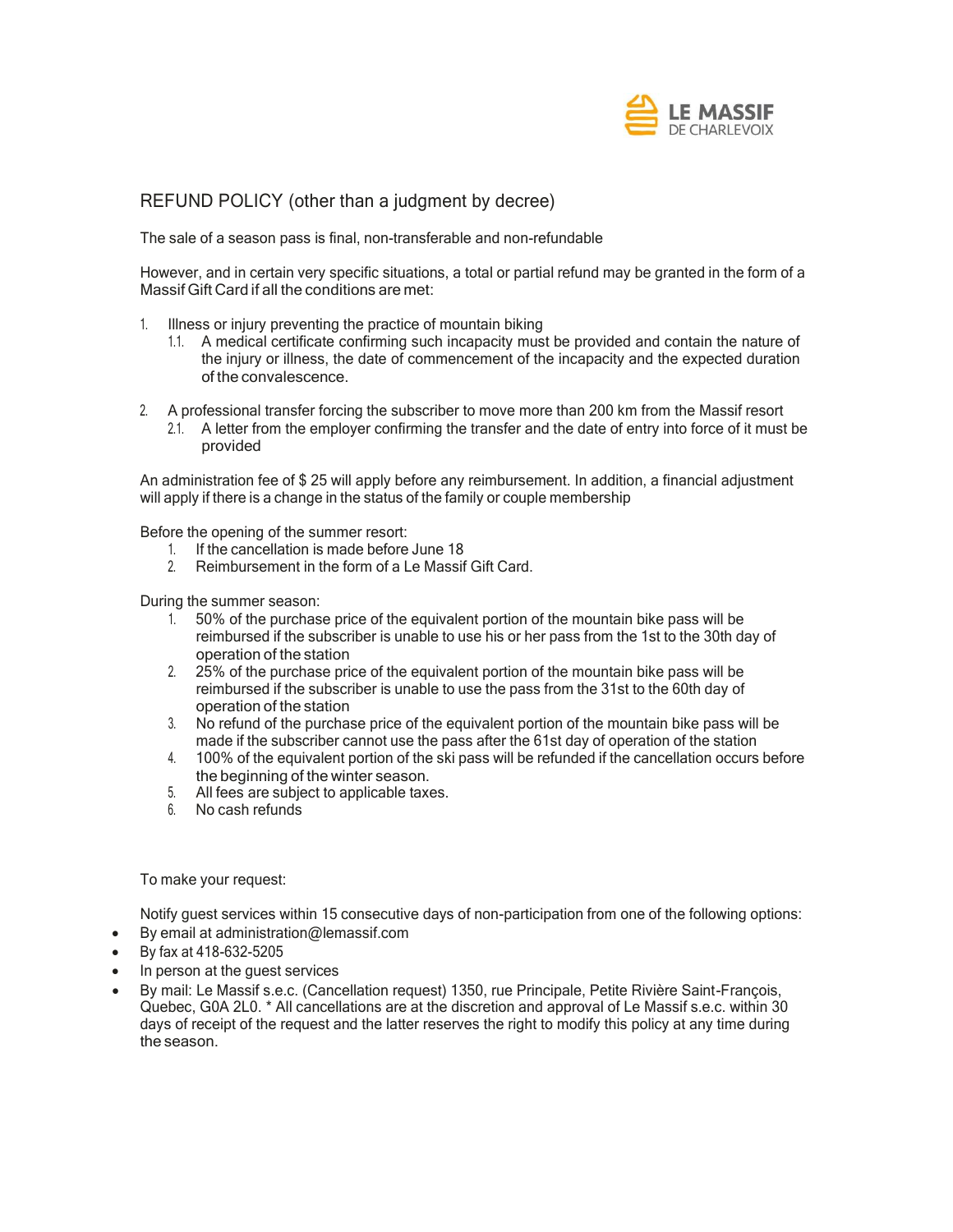

# MOUNTAIN BIKING

The terms and the conditions hereafter include clauses pertaining to the acceptance and recognition of risk as well as an exclusion of liability clause. Please read this carefully before signing.

# **Definition**

In this form, mountain biking includes the practice of mountain biking in the access trails, uphill and downhill trails that are designated as such, are open, marked but not patrolled as well as the use of the ski lifts designated as such by the station and related activities organized by the Massif de Charlevoix Resort, LP.

# Risk recognition and acceptance

I understand that mountain biking involves a number of risks, dangers and obstacles. The land used for mountain biking poses numerous risks, dangers and obstacles that are unmarked, visible or not. These may include cliffs; trees; tree stumps; fallen dead trees; streams; rocks; landslides; boulders; holes/depressions; bridges and other structures built on the trails; changing and difficult land conditions; presence of wild animals; impact and collision with other people; risk of getting lost or straying off course as well as negligence of others. Communication in the alpine terrain may be difficult and in the event of an accident or illness, rescue, first aid treatment and evacuation may not be available and/or may be delayed. Weather conditions can be extreme and can change rapidly and without notice.

I hereby agree to read and abide by the ethical rules and code of conduct of the mountain that are displayed at the ticket office and near the ski lifts. I also agree to obey the existing signage and all other rules of conduct and sanctions that are imposed by the Massif de Charlevoix Resort, LP. I also acknowledge the fact that the Massif de Charlevoix Resort, LP requires that I wear an approved safety helmet while mountain biking.

I certify that I am 18 years and older or that I have obtained the signature of one of my parents/guardians in the blank space provided in the present document.

#### Safety advisory

Only go on the open and designated areas. Please respect the signage, the fauna and the environment. At all times, please respect the ethical rules and the code of conduct of the mountain that are displayed at the ticket office, near the ski lifts and on our website;

Never go down an uphill trail. Plan your downhill course. Only descend by one of the open trails or designated areas.

Please exit the trails before the resort's closing hours.

Please make sure to be in good physical shape and to have the appropriate attire, protection and equipment and make sure that they are in good condition.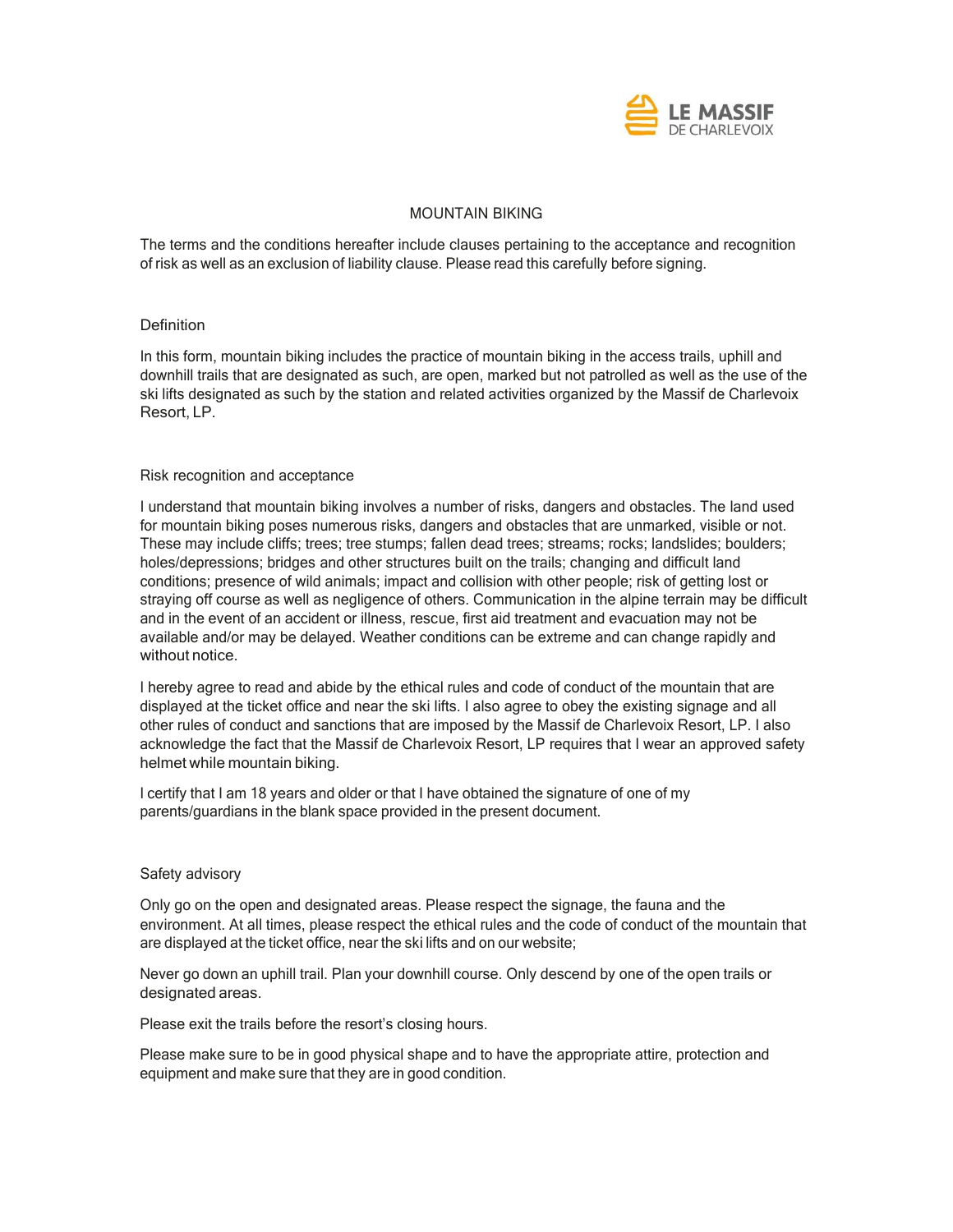

Conditions, weather and level of difficulty of the land may vary. Please ask our staff for more information or consider taking a professional guide with you.

A fully charged cellphone and a GPS on your cellphone are an asset in case of an emergency.

IN CASE OF EMERGENCY: PLEASE DIAL (418) 632-5876 extension 4911

# OUTSIDE BUSINESS HOURS: DIAL 911

# Unexpected evacuation, rescue and first aid treatment

I acknowledge and agree that all expenses associated to evacuations, rescue or unexpected emergency care will be my responsibility and will not be covered by the Massif de Charlevoix Resort, LP. the Massif de Charlevoix Resort, LP reserves the right to charge a fee (minimum of \$250) for all requested assistance, rescue or evacuation outside of our business hours and outside of the trails that are marked and open.

Le Massif de Charlevoix Resort is not responsible for any loss or damage to equipment, including mountain bikes, during the evacuation of the lifts. Our first priority is to ensure your safe evacuation.

# **Registration**

To access the mountain bike trails, you must first register and sign the present risk recognition and acceptance form as well as pay your day or season pass.

Registering and paying your pass allows us to increase your safety and to facilitate your search and rescue in the event of an emergency on the mountain trails.

#### Release of liability

I confirm that I have read and understood this agreement before signing and that I am aware that by signing this agreement, I exonerate the Massif de Charlevoix Resort, LP, its agents, representatives and employees of any responsibility in regards to damages for any kind of injury to persons and damage to equipment that may occur and I assume full responsibility in case of damages or injury.

# Relevant Laws

Any decision of a competent court according to which a provision of this form is void or unenforceable may not affect the validity of the other provisions. This agreement between the parties is governed by the laws of the province of Quebec which are applicable in this province and the parties hereto elect domicile in the City and judicial district of Quebec.